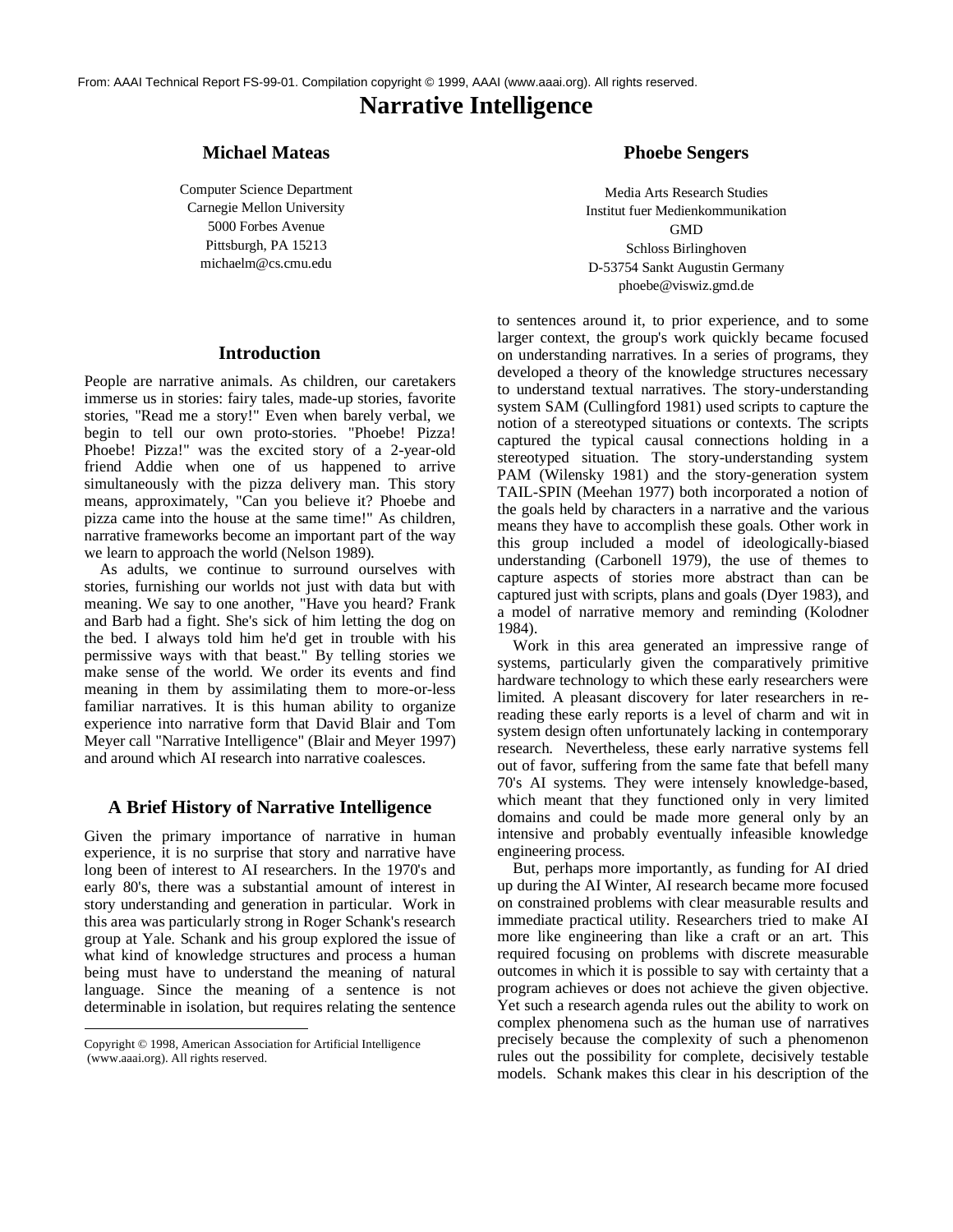research agenda at Yale (Schank and Reisbeck 1981, page 4):

Thus, for us, theory creation is a process of thought, followed by programming, then by additional thought, with each serving the other. Thus AI really operated under a novel view of science. Normal scientific method holds that first a theory is postulated, and then tested and found to be right or wrong. But in AI our theories are never that complete, because the processes we are theorizing about are so complex. Thus our tests are never completely decisive. We build programs that show us what to concentrate on in building the next program.

Except for occasional exceptions continuing in the Yale tradition, such as Mueller's model of daydreaming (Mueller 1990) and Turner's model of storytelling (Turner 1992), sustained work on narrative disappeared in AI.

#### **Birth of NI**

While AI research became refocused, narrative became no less important. Narrative influences simply became felt in other areas of computer science. In these other areas, narrative became an influence as part of a general move towards an interdisciplinary engagement with the humanities. For example, in human-computer interface design, the research focus moved from the hardware interface, through programming language as interface and interactive terminal as interface, to a view of the interface as a computer/human dialog (GUI's are based on this model) and a growing concern with the entire use context (including the social context) as the "interface" (Grudin 1989). This shift in the design focus has been accompanied by a shift in system design methodologies, particularly the adoption of qualitative techniques from the social sciences (e.g. ethnography), and the use of iterative design cycles and rapid prototyping. These new methodologies focus on understanding the use context and managing the inherent incompleteness of any description of the use context or the system requirements (Loewgren 1995). As system designers began coping with the rich complexities of designing both *for* and *within* a cultural context, they began tapping the long craft tradition of other design fields (e.g. architecture, graphic design, industrial design, etc.) which have been successfully designing artifacts within rich cultural settings for hundreds, if not thousands of years (Winograd 1996). As the field of human-computer interaction became more interdisciplinary (e.g. borrowing anthropological and qualitative sociological techniques), it was just a matter of time before the concept of narrative was examined for interface design principles (Laurel 1991).

Other fields of CS also began tapping humanistic perspectives in general and narrative concepts in particular. For example, in hypertext research, narrative ideas were incorporated, both in the broad sense of narrative as cooperative social construction (Barrett 1989) and in the narrower sense of a narrative as a story written by an author (Bolter and Joyce 1987). Within AI itself, narrative and dramatic concepts reappeared in the form of interactive fiction (Bates 1992, Murray 1998).

Thus, during the same time period in which AI research abandoned studying complex, culturally grounded phenomena such as meaning in favor of narrowly defined problems with decisive, measurable results, other fields of CS moved in the opposite direction, borrowing and adapting modes of knowledge production from the humanities, design and the arts in order to tackle the complexities of designing computational artifacts for and within cultural contexts. And within this general move towards a humanistic/technical fusion, narrative provides a particularly rich set of ideas for informing such work. It is our contention that this engagement with narrative in other fields of CS has opened up a new opportunity for employing narrative in AI.

Specifically, this work (re)establishes the following conditions within the CS culture:

- 1. Research methodologies which address rich, complex research questions by employing iterative cycles (e.g. the cycle described in the Schank quote above, where one builds to know what to think and thinks to know what to build) have been revalidated.
- 2. Interdisciplinary technical work drawing heavily on the humanities, design and the arts has proven useful.
- 3. Narrative has been recognized as a particularly rich constellation of ideas for informing system design.

The time is ripe for AI to reengage narrative, to explore all the ways in which narrative intersects with intelligence of both the artificial and human varieties. Among the first groups to begin this new exploration was a loose-knit circle of interdisciplinary researchers led by Michael Travers and Marc Davis at the MIT Media Lab. They termed this area of work "Narrative Intelligence" (NI). Researchers in the NI group pulled in notions of narrative from other disciplines into a new, creative foment.

#### **Streams of Influence**

One of the central aspects of NI work is its inherent interdisciplinarity. If narrative is indeed, as many argue, a fundamental organizing principle of human experience, then it is unsurprising that many different fields have an interest in narrative. Work in NI has drawn on conceptions of narrative from many of these sources, including the following.

#### **Art**

In art, narrative is understood as one, rather powerful, form of representation. Much of contemporary art practice involves self-consciously questioning representational modes, exploring the boundaries, breaking the representation, questioning whose power is being preserved by a representational mode, and hybridizing modes in order to create new ones. Thus, when engaging in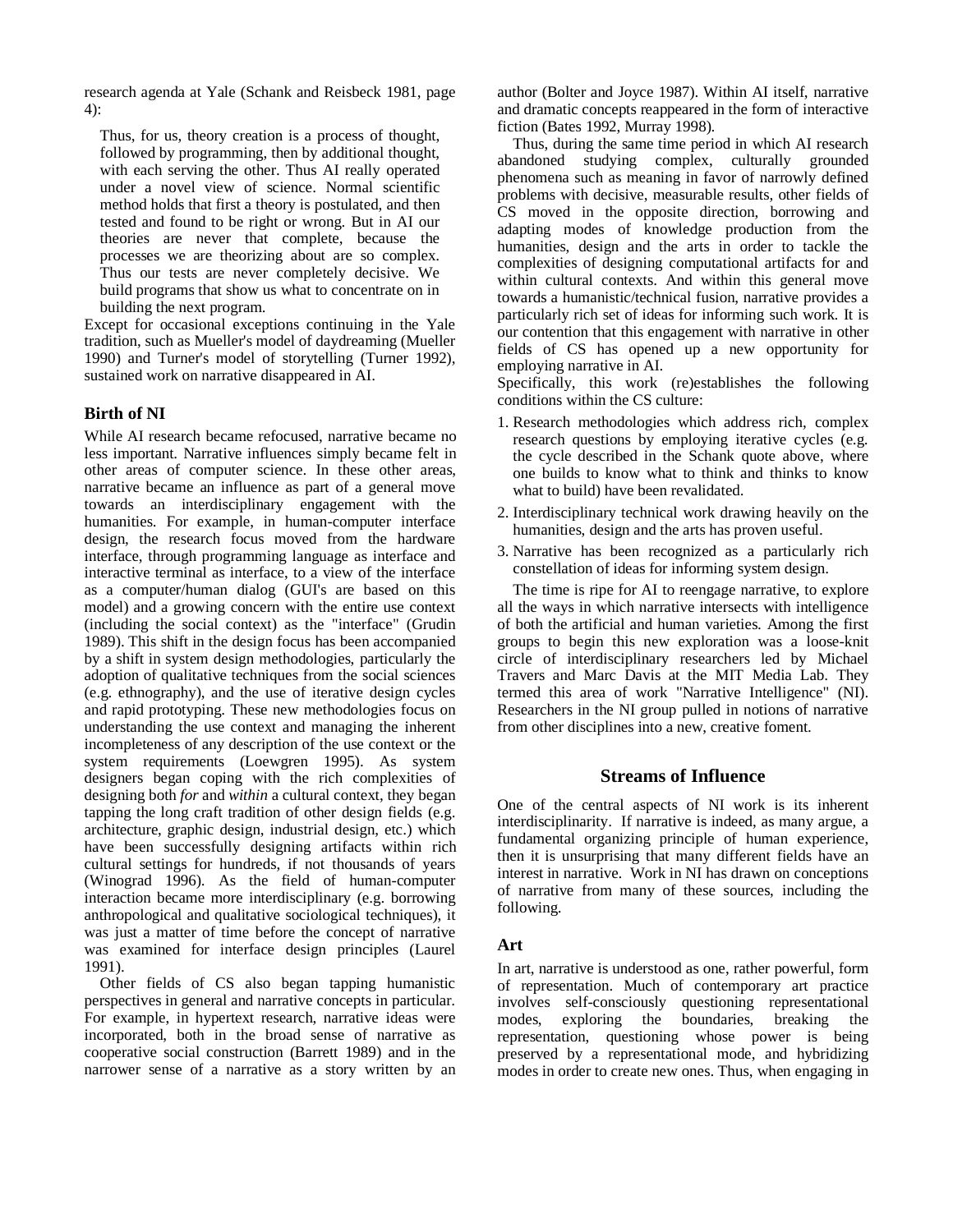narratively-based work, artists rarely tell straightforward narratives employing the standard narrative tropes available within their culture, but rather ironize, layer, and otherwise subvert the standard tropes from a position of extreme cultural self-consciousness. For those studying NI, artistic practice is a useful methodological resource as a way to expose and explore the often unarticulated cultural machinery supporting narrative representation (for an example, see Domike 1999, Mateas 1999).

# **Psychology**

In psychology, narrative is thought of as a way in which humans make sense of the world. This notion is particularly advanced in Jerome Bruner's work on narrative psychology (Bruner 1990, Bruner 1991). Bruner argues that narrative is fundamental to human understanding of intentional behavior, i.e. that humans make sense of intentional action by assimilating it into narrative structures. This argument is used as a basis for making systems from interfaces to intelligent agents more understandable, by communicating in ways that are easy to assimilate to narrative (Don 1990, Sengers 1999).

# **Cultural studies**

In cultural studies, narrative is studied as a way in which a culture structures and propagates knowledge. Because humans quickly internalize narrative, it is an important form of collective knowledge and can be a basis for ideological manipulation. NI researchers using this concept of narrative are often interested in social or collective forms of narrative, and in uncovering hidden narratives. This study of narrative can be reflexively applied to AI research itself, leading to transformations of AI practices. That is, an analysis of the narrative structures and metaphors used to tell the story of progress within AI can illuminate systematic problems caused by these narratives and point the way to new research approaches (Agre 1997, Sack 1992, Sengers 1998).

# **Literary studies**

Literary studies are particularly concerned with analyzing the properties of stories as narrative. These properties can then be used as a basis for story-generation or understanding systems. For example, Vladimir Propp's analysis of the structure of folk tales (Propp 1969) has served as an inspiration for many AI researchers (e.g. Meehan 1977, Turner 1992, Weyhrauch 1997).

More generally, literary studies and literary theory embrace an enormous spectrum of perspectives on story, narrative, and their function in our culture, from Aristotle's theory of poetics to New Criticism to speech act theory to structuralism to Reader Response theory to postmodernism and beyond. Each of these strands involves novel ways of thinking about narrative and its place in human experience that can be tapped for work in NI --- the surface has barely been scratched.

# **Drama**

Drama is the performance of stories in front of an audience in real-time (i.e. plays and movies). Dramatic stories have different properties from literary stories (i.e. novels). Following Laurel (Laurel 1991), dramatic stories have the properties of enactment, intensification, and unity of structure, vs. literary stories which have the properties of description, extensification, and episodic structure. Given the affinity between drama's focus on action and the action-based, real-time, responsive behavior of interactive computer systems, researchers have begun tapping the dramatic tradition, particularly within the areas of interface design and interactive drama. (Laurel 1991, Bates 1992, Hayes-Roth, van Gent, and Huber, 1997).

# **NI is Humanistic AI**

As you might imagine, this highly divergent list of influences (as well as multiple understandings and definitions of the concept of narrative) has led to a healthy foment in the field. While it is not unusual for AI researchers to draw from a wide variety of other fields for inspiration, it *is* unusual for those fields to be largely humanistic. We believe this is a special source of interest for NI: it is a field where not only scientific but also humanist notions of experience and humanity fruitfully inform technological conceptions.

# **The Lay of the Land**

Drawing on a diverse range of influences, researchers have (often independently) explored a wide variety of topics relevant to NI. In the process, several common themes have emerged.

# **Narrative Interfaces**

Several researchers in the field of HCI argue that narrative should be used as a basis for human-computer interfaces (Don 1990, Laurel 1991). If humans often make sense of the world by assimilating it to narrative, then it makes sense to design our systems so as to allow people to use their well-honed narrative skills in interpreting these systems. For example, Don (Don 1990) borrows concepts from the oral storytelling tradition to organize the interface for a multimedia knowledgebase. Specifically, she describes three properties of oral storytelling that can guide interface design: storytellers adapt the story to the reactions of the audience, information such as names and lists are embedded within the storyline such that the audience experiences this information as events unfolding in time, and characters with predictable traits are used to prime expectations. Laurel (Laurel 1991) uses the analytic categories of Aristotelian dramatic theory (spectacle, song, diction, thought, character and plot) to organize interface design.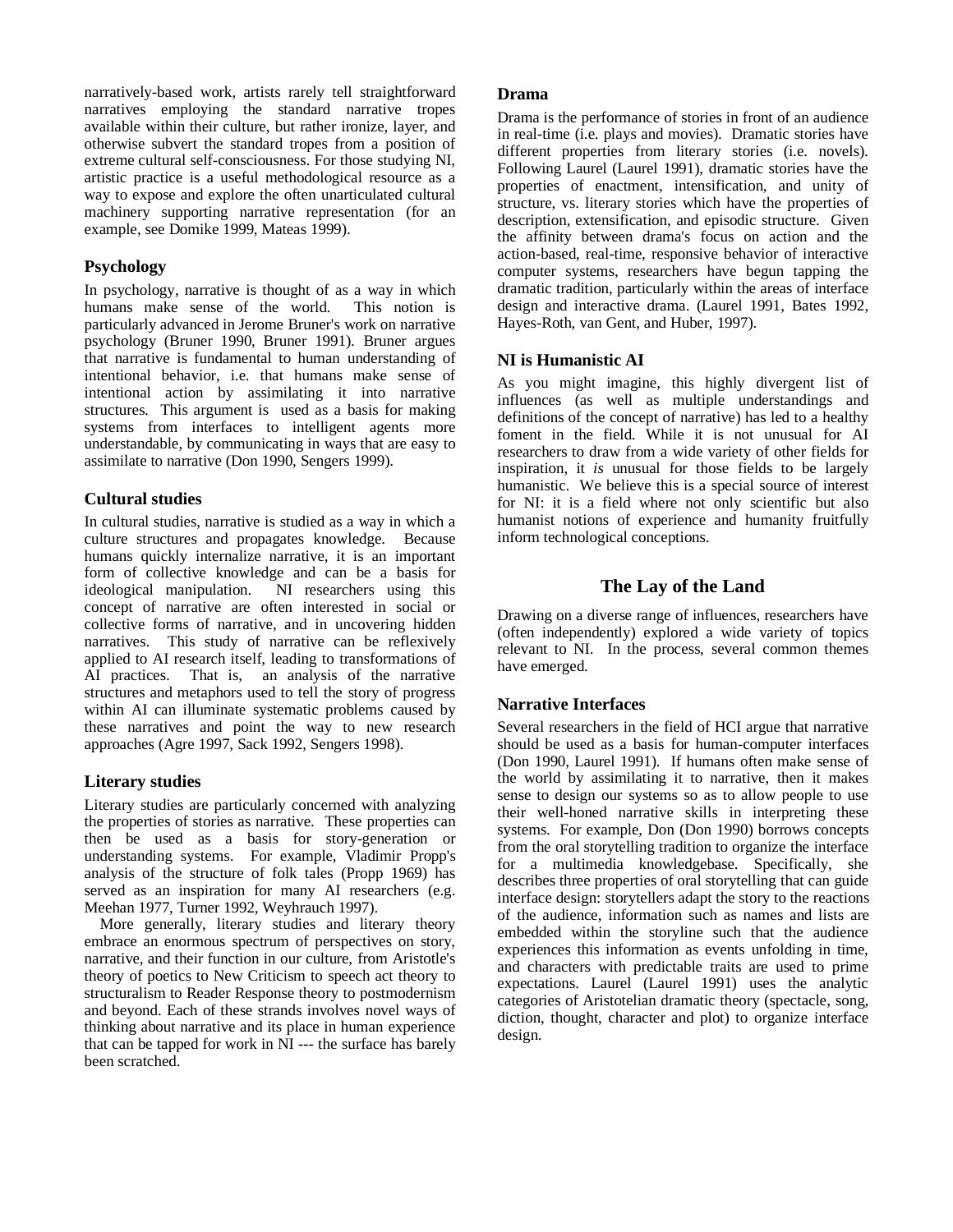# **Narrative Agent Design**

The HCI argument that systems will be more understandable with narrative presentation extends to systems involving artificial agents. Since, as narrative psychologists argue, humans use narrative in particular for understanding intentional behavior, several researchers argue that agents will be more comprehensible if their visible behavior is structured into narrative (Sengers 1999, Lester and Stone 1997). This generally involves the construction of agent architectures that allow agents to make behavioral choices based on the narrative structure of the resulting behavior, often including transition behaviors that knit the agent's various activities into a coherent, narrative whole.

# **Agents that Use Narrative Structure**

If narrative is one central component of human intelligence, then it should also play an important role in artificial agents which model aspects of human intelligence (Schank 1990, Dautenhahn and Nehaniv 1998). Roger Schank, for example, has developed a model of the interrelationship between stories and memory, describing how stories are understood and how they are recreated from the remembered "gists" of stories. Kerstin Dautenhahn argues that human (and possibly animal) experience in the world is shaped by our autobiographies, narratives we tell ourselves about our past and the pasts of other agents (Dautenhahn 1998). Chrystopher Nehaniv is building algebraic models of these autobiographies (Nehaniv and Dautenhahn 1998).

# **Support for Human Storytelling**

Since stories are an important part of human life, several researchers, most notably in Justine Cassell's Gesture and Narrative Language Group at the MIT Media Lab, have begun building systems that support people in telling stories to one another. Some of these systems, such as Kimiko Ryokai's Storymat (Ryokai and Cassell 1999), record and play back stories that people have told. Others, like Marina Umaschi Bers's SAGE Storytellers, allow people to create their own interactive storytellers (Umaschi 1997).

# **Story Database Systems**

Some researchers have found it useful to design systems which allow humans to access databases of stories. Presenting information in the form of narratives, they argue, makes it easier and more pleasant for people to process the information. Schank (Schank 1997) has built a training system on this principle. It contains a database of stories describing how people have handled commonly occurring problem situations; these stories are triggered by the system when the trainee faces a similar situation. Another example of this kind of work is IBM Research's project on Knowledge Socialization, which looks at among other things - ways in which story databases can be used to transfer informal knowledge (see Deborah Lawrence and John Thomas's paper in this symposium).

# **Story-understanding Systems**

Story understanding systems seek to model the processes by which a human "understands" a story. "Understanding" is usually operationalized as the ability to answer questions about a story where the answers are not explicitly given within the story, or as the ability to paraphrase or summarize a story. In order to perform these tasks, story understanding systems from representations of stories more amenable to manipulation than the surface form, make connections between the stories and some context or background knowledge, and possibly have models of story event importance. Research in story understanding began during AI's classical engagement with narrative (see the section "A Brief History of Narrative Intelligence" above). Even after the shift in AI research agendas following the AI Winter, a small stream of such work continued (e.g. Cox 1996). This body of work plays an important role within NI. By exploring what it means to be the kind of system (either natural or artificial) that understands stories, this work can help inform the design of agents and interfaces that make use of narrative.

# **Storytelling Systems**

Storytelling systems seek to model the knowledge and processes necessary to tell a story. Following Bailey (see his paper in this volume), work in storytelling systems can be divided into three major groups: author-centric, storycentric, and character-centric systems (Bailey refers to character-centric systems as world models). Author-centric systems model the thought processes of an author. Character-centric systems model the goals and plans of characters; stories result from characters pursuing their autonomous goals. Story-centric systems model the structural properties of stories themselves (viewing the story as an artifact); the system tells stories by manipulating this structural artifact.

Like story understanding, storytelling work also began during AI's classical engagement with narrative. Interestingly, the three perspectives outlined above all emerged during this classical engagement at roughly the same time. Perhaps the most famous early storytelling system is Tail-spin (Meehan 1977). Tailspin is a charactercentric system, modeling the goals and plans of animal characters taken from Aesop's fables. Ani (Kahn 1979), an author-centric system, generates an animation (using a square, triangle and circle to represent characters) telling a simplified version of Snow White. The system is given a high level script describing the authorial goals for the story (what should be conveyed); given this script, it makes all the detailed animation decisions necessary to tell the story. Rumelhart (Rumelhart 1975) takes a story-centric approach, capturing the notion of story as a story grammar. For more detailed descriptions of the history of storytelling systems, see both Bailey and Lang in this volume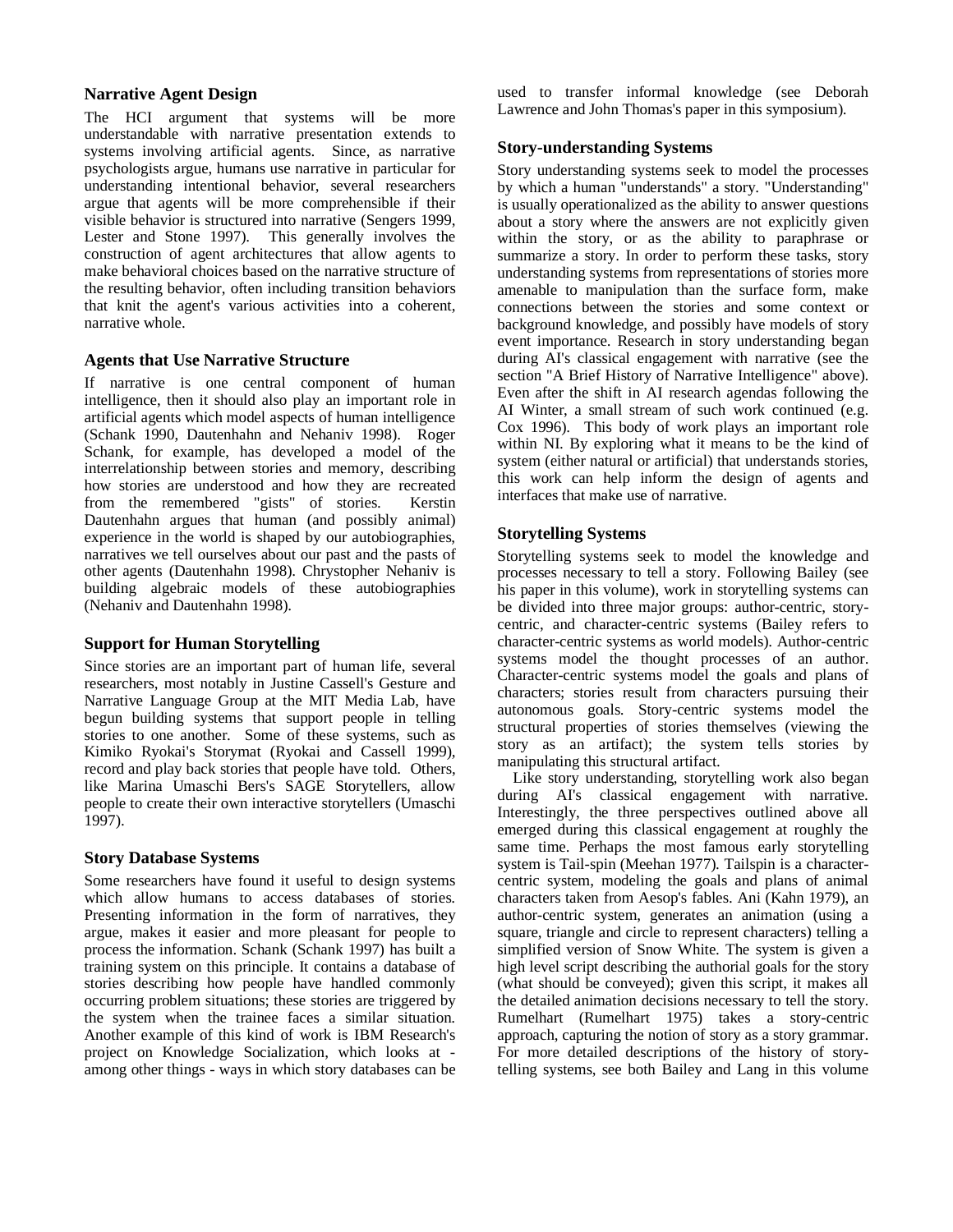(though note that what Bailey calls world modeling, Lang calls author modeling).

All three storytelling approaches tend to utilize some form of combinatorial search over a space of primitive story elements. Elliott (Elliot 1998) has explored an alternative approach. His system, while using a fixed script, tells different stories by narrating the stories with different emotional emphases. The emotional behavior of the narration agent is generated by the Affective Reasoner, a cognitive appraisal model of emotion. Elliott's work demonstrates that a storytelling system can leverage the interpretive capabilities of a human observer, in this particular case the ability to understand motivations and emotions.

#### **Interactive Fiction and Drama**

Interactive fiction and drama seeks to build systems that let the audience experience the story as an interactive participant (this includes, but is not limited to, being a firstperson protagonist). System building work in this area includes approaches which don't specifically make use of AI techniques, such as hypertext fiction and text and graphical adventure games. These approaches have been quite fruitful for exploring the nature of interactivity and the structural possibilities of interactive narrative (Murray 1998). But for the purposes of this brief overview, we will focus on AI-based approaches to interactive fiction and drama.

Most of the work in interactive drama has approached it from an autonomous agents perspective. The focus has been on building believable agents that can play roles in stories. The Oz Project built an agent architecture (Loyall and Bates 1991, Loyall 1997) including a model of emotion (Reilly and Bates 1992, Neal Reilly 1996) to support the construction of autonomous characters. Hayes-Roth built agents that improvise activity around a fixed script (Hayes-Roth, van Gent, and Huber 1997). Blumberg was originally motivated by the ALife goal of building computational instantiations of ethological models of action selection (Blumberg 1994), but more recently has focused on building architectures to support the construction of characters (Kline and Blumberg, 1999). Most of the believable agents architectures make use of some reactive action-selection framework, though there has been some work on using planning techniques to ease the authorial burden (Rizzo et al. 1998).

There has been less work on building systems to support interactive plot. Some work has focused on systems that provide high level plot guidance to believable agents. For example, Weyhrauch (Weyhrauch 1997) built a dramatic guidance system that issues high-level commands to Oz believable agents. Blumberg and Galyean (Blumberg and Galyean 1995) explored the concept of a director giving commands to autonomous characters at multiple levels of abstraction. Other work has focused on tracking the user's progress through a fixed plot, using user actions to trigger the next part of the story. For example, Galyean (Galyean 1995) built a system that uses cinematic techniques adapted to virtual reality to guide a user through a plot. Pinhanez (Pinhanez 1997) built a system that uses a temporal calculus to trigger story events given user actions.

Both agent and plot-centric approaches are represented in this symposium, in the Interactive Storytelling Design and Narrative Agents themes.

#### **Narrative for Meta-analysis**

AI researchers are people, too. As such, narrative plays an important role in AI research. Some researchers, particularly in cultural studies, study the kinds of narratives AI researchers use in talking about their own work, and how such narratives are woven into choices about what kind of research is worth pursuing (Hayles 1999, Helmreich 1998, Doyle 1997, Sack 1997). A number of AI researchers in turn believe that studying the narratives AI researchers themselves tell can lead to a better selfunderstanding for AI, and, in turn, yield better AI research (Agre 1997, Sengers 1998).

### **State of the Art**

Because NI researchers are working in diverse fields with often little contact with one another, it is not surprising that the papers in this symposium are similarly wide-ranging: coming from backgrounds from narrative theory to discourse processing to computer game design, involving systems from natural language processors to interactive autonomous characters to story databases. Despite this diversity, several common themes emerged from the submissions. We have organized the Symposium papers according to five of these themes:

- 1. **What is narrative? ---** papers offering interesting or controversial understandings of narrative.
- 2. **Story** *is***... ---** papers that take strong stands about what a story is, and use this as a basis from which to construct a system (usually for story-generation).
- 3. **Supporting Human Narrative Intelligence ---** papers that take seriously humans' ability to understand narrative and to support it, for example by narrativizing technology to make it understandable.
- 4. **Interactive Storytelling Design ---** papers that focus on how Interactive Fiction or Interactive Drama systems should or can be designed.
- 5. **Narrative Agents ---** papers that describe agents which use or are used in narrative. In this section, we will give an overview of the papers in the proceedings according to these themes.

#### **What is narrative?**

Several of the papers describe innovative or commonly unrealized aspects of narrative. Marc Davis and Michael Travers give a historical overview of approaches to Narrative Intelligence in their intellectual history of the NI group at the MIT Media Lab, which they founded. The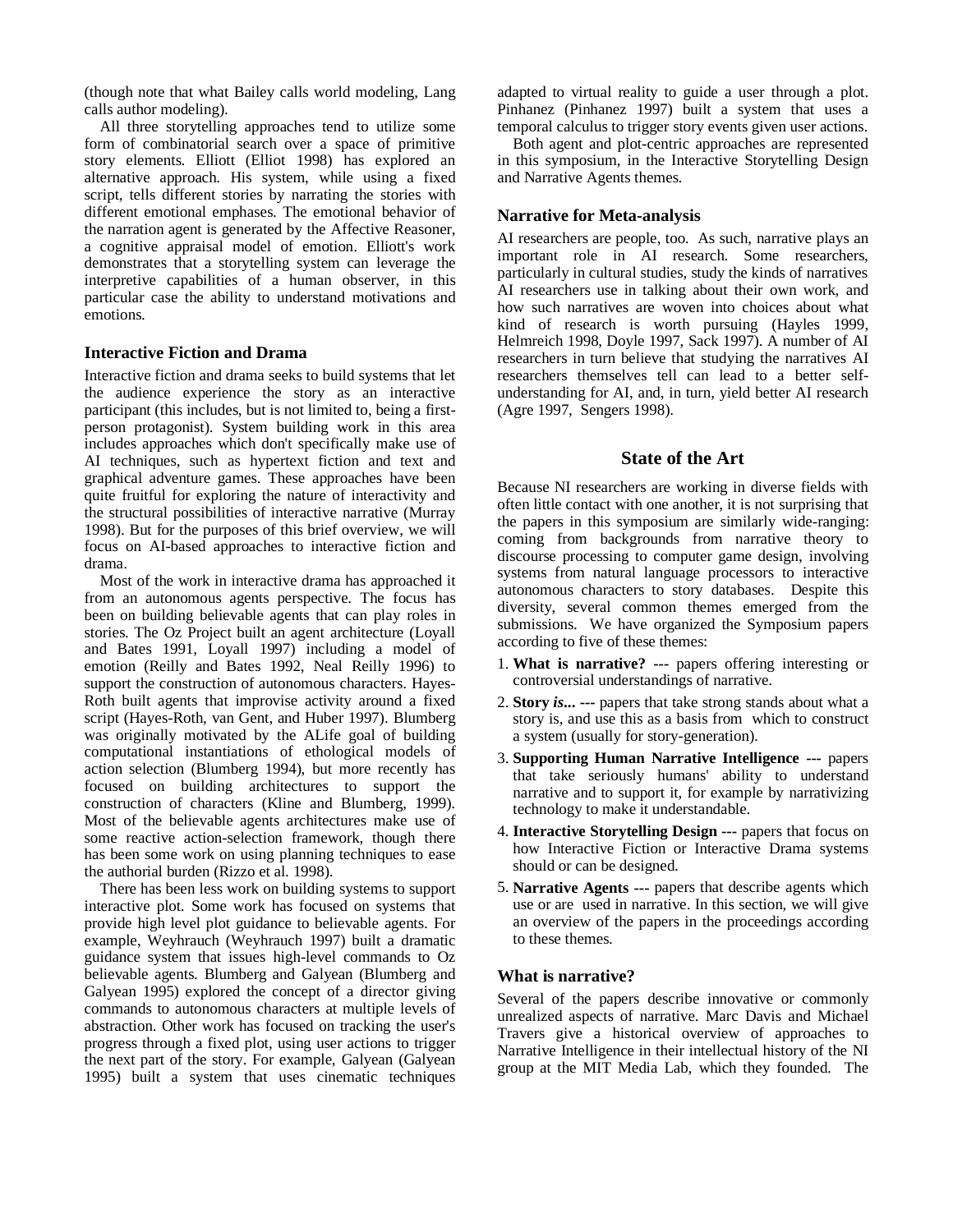other papers in this section each present a new way of looking at narrative.

In "Understanding Narrative is Like Observing Agents," Guido Boella, Rossana Damiano and Leonardo Lesmo turn the common argument that people understand intentional behavior by structuring it into narrative on its head. They argue instead that people understand *narrative* by reducing it to recognizing the plans and motivations of agents. They use this notion of narrative as a basis for discourse processing.

Both Warren Sack and Deborah Lawrence and John Thomas focus on narrative as a social phenomenon, a theme which will reappear in Kerstin Dautenhahn's paper below. In "Social Dynamics of Storytelling: Implications for Story-Base Design", Lawrence and Thomas discuss the social dynamics of storytelling, e.g. the social factors that influence who tells what to whom. These factors become of immense importance in story database design, since they influence which stories will be told to story collectors and how they could or should be used in the story database. In "Stories and Social Networks," Sack looks at the interrelationship between stories and social relationships on the internet: which stories get re-told, who cites whom and in what way. He aims for a middle ground between computational linguistics, which he argues generally looks only at the utterances of individuals without concern for their social context, and sociology, in which social networks of storytelling are studied while often ignoring the form and content of the stories involved.

In "Narrative Theories as Contextual Constraints for Agent Interaction", John F. Meech synthesizes interface design, autonomous agents, narrative theory, and many current theories of narrative intelligence. He accomplishes this impressive feat by looking at narrative as a form of contextualization, a framework in which a number of technical fields and philosophical approaches can be seen to be working in a similar direction.

David Herman's paper, "Spatial Cognition in Naturallanguage Narratives," has perhaps the most thoroughly grounded usage of narrative in the Symposium. Herman's background is in narrative theory; in this paper, he looks at the use of space in human narratives. This detailed look at human Narrative Intelligence provides an important anchor in narrative theory for the Symposium.

#### **Story** *is***...**

Many of the papers on story-generation are based on a clear-cut definition of story, for example "story *is* when someone has something, loses it, and gains it back." What is interesting is that each such story system seems to have a different definition.

In "Interactive drama on computer: Beyond linear narrative," Nicolas Szilas uses a model of story based on the notion of conflict. Such conflict occurs when a character wishes to reach a particular goal, but that goal is in conflict with the character's values. Michael Schroeder argues in "How To Tell A Logical Story" that story can be seen as a sequence of logical argumentation, which often involves an attempt to resolve a conflict. His system, Ultima Ratio, formalizes the plot of stories as logical sequences. In contrast to these content-based approaches, Paul Bailey argues in "Searching for Storiness: Story-Generation from a Reader's Perspective", that story is fundamentally the effect it has on the reader. Bailey keeps track of the reader's presumed psychological processes in reaction to the story as a guide in continuing the generation of a story.

Two of the papers are based on ways of understanding story in terms of familiar AI techniques. In "Notes on the Use of Plan Structures in the Creation of Interactive Plot," R. Michael Young understands interactive plot generation as a form of AI planning. Plots are constructed as plans that may be effected by (and have to be reconstructed after) user's autonomous actions. In "A Declarative Model for Simple Narrative", R. Raymond Lang argues for the generation of stories using a formalized story grammar.

Finally, Selmer Bringsjord and Dave Ferrucci argue against all these definitions of story in "BRUTUS and the Narrational Case Against Church's Thesis." They state that the proper definition of story is that there is no simple definition. They believe that story is fundamentally undecidable.

#### **Supporting Human Narrative Intelligence**

Several papers deal with human narrative intelligence, i.e. the human ability and perhaps even compulsion to make sense of the world through narrative and storytelling. In "The Lemur's Tale - Story-Telling in Primates and Other Socially Intelligent Agents," Kerstin Dautenhahn discusses the social and evolutionary roots of human narrative intelligence. She argues from an anthropological and sociological perspective that storytelling has evolved in response to the social structure and social dynamics of primate communities.

Other researchers in this area have built systems that support this human narrative intelligence. Marina Umaschi Bers's "Narrative Construction Kits: 'Who am I? Who are you? What are we?'" describes several interactive storytelling systems that are intended to help children think about their own identity. Bers argues that identity can be meaningfully thought of in terms of a "society of self," analogous to Marvin Minsky's "society of mind," in which different aspects of personality can be combined. She argues that narrative plays an essential role in creating a cohesive sense of self out of these diverse and potentially conflicting "subselves."

Justine Cassell and Jennifer Smith's "The Victorian Laptop: Narrative Engagement through Place and Time," like Bers's paper a product of Cassell's Gesture and Narrative Language group, also describes an interactive storytelling system. In the Victorian Laptop are stored travel narratives; people can enter their own travelogues, and the system will search through a database of stories to find historical travelogues that are similar to it. Interestingly, it did not really matter how good the storymatching algorithm was, because people could always find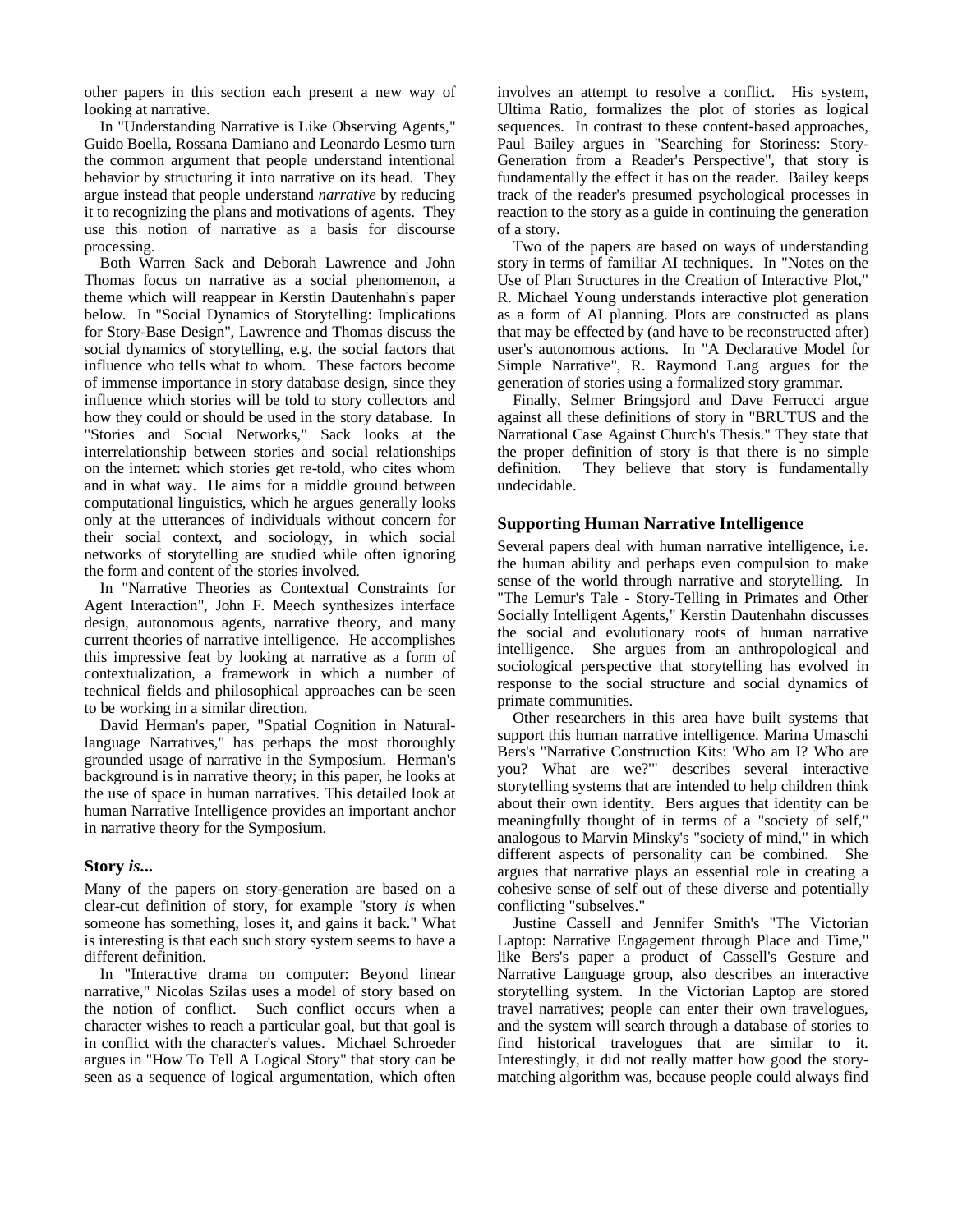ways in which stories connect to each other: human narrative intelligence at work.

In "AGNETA & FRIDA: A Narrative Experience of the Web?," Per Persson describes techniques for narrativizing user experience of the Web, normally a disjointed series of jumps from page to page. While accompanying the user along their Web surf, the characters Agneta and Frida engage in a narrative banter: making (usually sarcastic) comments about what they see on the Webpage, commenting on error messages, but also discussing (and living!) their own lives in soap-opera-like vignettes: complaining about the annoying poodle that lives next door or going to the kitchen (off-screen) to make a cup of coffee. The hope is that playing a narrative alongside and connected to the Web browsing experience will help to provide an overall sense of cohesion to the user's experience of web surfing.

Finally, in "Towards Narrative-Centered Learning Environments," Bradford W. Mott, Charles B. Callaway, Luke S. Zettlemoyer, Seung Y. Lee, and James C. Lester describe the potential for virtual environments which use narrative as a supporting element for education. Rich stories with compelling characters may provide an environment which better motivates students to become involved in the environment and to care about the material being presented. At the same time, working within an interactive narrative --- in which a child can help to create the narrative, explore the narrative actively, or reflect upon its narrative content afterwards --- provides new opportunities for effective learning situations.

#### **Interactive Storytelling Design**

The papers describing interactive storytelling systems all emphasize the importance of the audience experience - the focus of system building is not to build models of a story author's or story understander's internal process, to seek the fundamental nature of story, or to understand or leverage the use of narratives in cognition, but rather to provide audiences with an interesting and pleasurable interactive story experience.

In "Assumptions underlying the Erasmatron interactive storytelling engine," Chris Crawford describes the design assumptions underlying his interactive storytelling tool Erasmatron. Crawford argues that interactive storytelling tools should steer clear from general, algorithmic descriptions of storyness (nicely compatible with Bringsjord's and Ferrucci's position) and focus on providing artists control over the story. To provide the artist control while providing the audience with a truly interactive experience, Crawford argues that neither plotcentric nor character-centric approaches to story are useful; the Erasmatron is based on an alternative verb-centric approach to interactive story.

In "Once upon a Time," Isabel Machado, Carlos Martinho and Ana Paiva describe a storytelling environment designed to support improvisational dramatic games for young children. In order to understand the requirements for such a system, the authors performed an observational study of children creating dramatic stories. This study provided an understanding of how children choose a story theme and character, act within the role of their character, and how a teacher can provide scaffolding during the improvisational experience. The authors discuss the design concerns arising out of this understanding.

In "The Dr. K--- Project," Brandon Rickman describes a text-based interactive narrative system. As the audience selects words in the textual narrative, the object or action is brought into focus, causing the system to redescribe the object or action in more detail. Simultaneously, other descriptions may become less detailed, reverting to more generic descriptions. The scene is in continuous flux - the narrative is not unfolded in a linear manner but rather is communicated as a gestalt created by the entire interaction. Rickman contrasts the notion of simulation and fabrication. Where simulations try to provide objective, repeatable, high-fidelity experiences with an emphasis on user control, fabrications provide more indirect user control, a small number of specific viewpoints on the world, and try to expose the representational process. "Dr. K---" can be understood as a fabrication.

In "The Rise and Fall of Black Velvet Flag: An 'Intelligent' System for Youth Culture Documentary" Sheldon Schiffer describes an interactive documentary system that documents the band Black Velvet Flag. A user traverses a custom path through the documentary materials by using a visual query interface. Schiffer is particularly interested in using interactivity to maintain the dynamism of the original source materials. He argues that maintaining this dynamism is particularly appropriate for documenting youth cultural phenomena.

In "The Chorus as Internalized Objects," Carol Strohecker presents a design sketch for a system that would enable multiple users to interact in a manner reminiscent of a Greek Chorus. She draws on the psychoanalytic literature regarding introjection, the process of constructing emotionally charged inner objects. Internalized objects serve as a design inspiration for computational objects that would support and organize multiple users in their role as collective commentators on a story.

#### **Narrative and Agents**

With the recent surge of interest in autonomous agents has come a lot of interest in the intersection between agents and narrative: agents as characters in stories, agents that can tell stories, agents that use narrative to understand themselves in ways in which many believe humans do. Ruth Aylett and Andrew Stern look at the possibilities for using autonomous agents as characters within interactive fiction. In "Narrative in Virtual Environments - Towards Emergent Narrative," Aylett describes many of the issues that arise when narrative can or should emerge from the interactions of autonomous agents within a simulated virtual environment. Stern argues in "Virtual Babyz: Believable Agents with Narrative Intelligence" that narratives ("mini-stories") can in fact emerge from the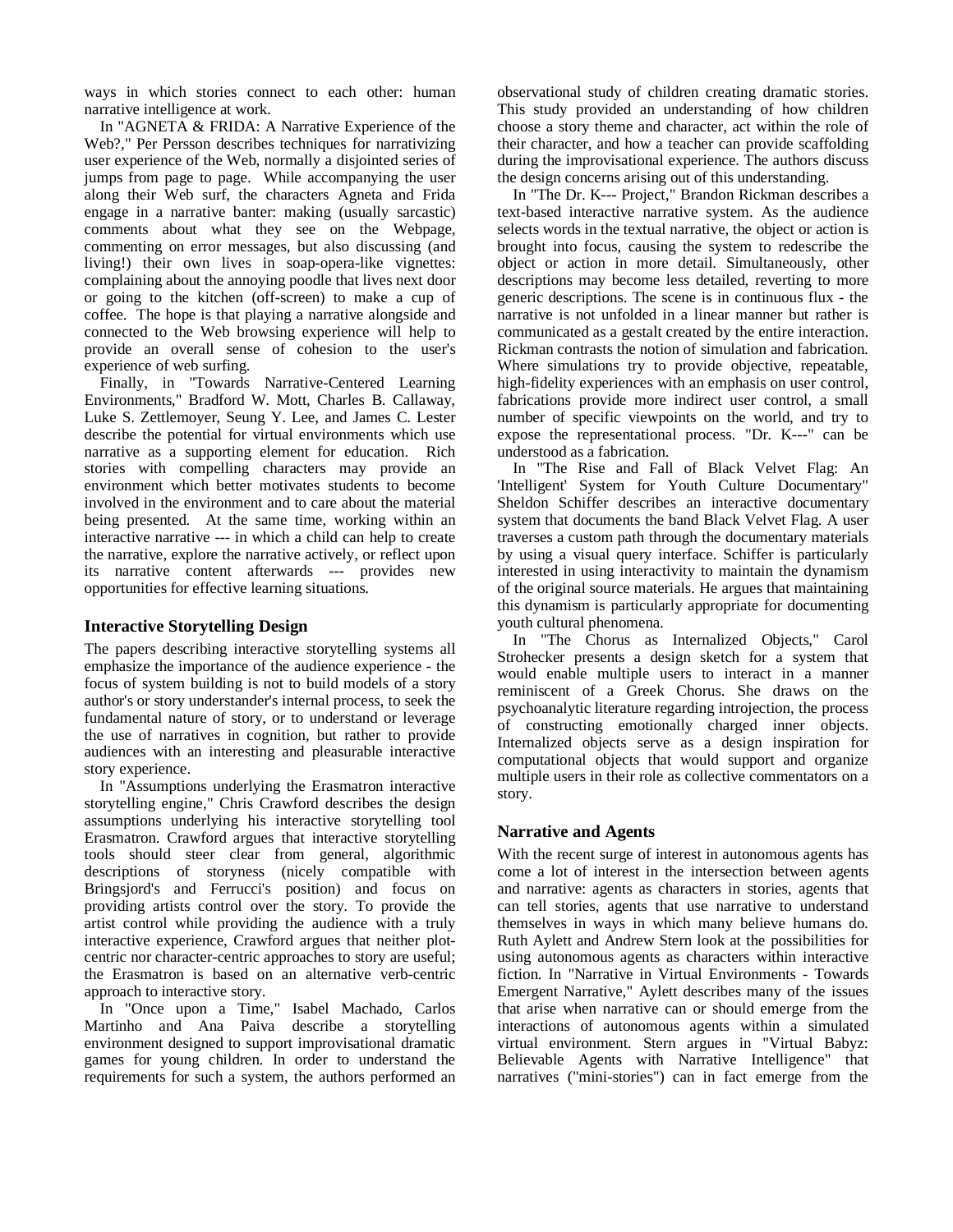interactions between characters who are modeled as autonomous agents. He describes the engineering techniques that were used in order to support the development of narrative in the product Virtual Babyz.

Timothy Bickmore and Justine Cassell describe the realestate-selling and small-talking agent Rea in "Small Talk and Conversational Storytelling In Embodied Conversational Interface Agents." Rea uses the ability to tell stories as a way of building trust with her clients, who may otherwise be put off by the fact that she is only a program. More storytelling agents are described by Katherine Isbister and Patrick Doyle in their paper, "Touring Machines: Guide Agents for Sharing Stories about Digital Places." The guide agents tell stories on virtual tours, tailoring the story content and complexity to the audience.

Chrystopher Nehaniv focuses on narrative as memory for biological and artificial agents in "Narrative for Artifacts: Transcending Context and Self." Narrative provides a means for agents to escape from pure reactivity to sensory data. Used as both an internal and external means of communication, narratives allow agents to broaden their temporal horizon.

## **Narrative is Many, not One**

NI is radically interdisciplinary, drawing on narrative concepts from many humanistic fields of study. Narrative is not a single entity or a single, tightly related set of concepts. As the term is used in humanistic discourse, narrative can mean many things. Narrative can mean a tightly woven story communicated by a strong authorial voice to an audience. Narrative can mean the internal imposition of coherence by which a person makes sense of her life, or the communally constructed group memory by means of which a group organizes past experience. In the broadest sense, narrative can mean an entire worldview (as in "grand" or "master" narrative). And within each of these gross distinctions, there lie yet more distinctions. For example, within the notion of narrative as a tightly woven, author-given story, there lie distinctions such as literary, cinematic and dramatic stories, each of which has its own set of properties and corresponding inspirations and design implications for NI researchers. Thus narrative is a family resemblance concept, a cover term for a rich set of ideas.

The richness of narrative presents some interesting challenges for the emerging field of NI. One challenge is to maintain open lines of communication; with so many different inflections of the concept of narrative, workers will have to make an effort to be clear on the notion of narrative they are using and how it relates (or doesn't relate) to other notions of narrative.

Another challenge will be to remain true to the richness of narrative. AI, like the rest of computer science, tends to prefer general and abstract formulations. Applied to narrative, this will result in the attempt to assimilate all narrative phenomena to a single, simplified formulation. In order to build systems, abstraction and simplification are necessary tools. The danger lies in forgetting for what purpose a simplification was made or perhaps that a simplification has even occurred. With a concept as complex and evocative as narrative, there will be particularly strong pressure to elide simplification. If this were to happen, the original richness of narrative, an endless source of inspiration and delight, would be lost.

# **References**

Agre, P. *Computation and Human Experience*. Cambridge, UK: Cambridge University Press. 1997.

Barrett, E. *The Society of Text: Hypertext, Hypermedia and the Social Construction of Knowledge*. Cambridge, Massachusetts: MIT Press. 1989.

Bates, J. Virtual Reality, Art, and Entertainment. *Presence: The Journal of Teleoperators and Virtual Environments* 1(1): 133-138. 1992.

Blair, D. and Meyer, T. Tools for an Interactive Virtual Cinema. In *Creating Personalities for Synthetic Actors: Towards Autonomous Personality Agents*. Ed. Robert Trappl and Paolo Petta. Berlin: Springer Verlag, 1997.

Blumberg, B. Action-Selection in Hamsterdam: Lessons from Ethology. In *From Animals To Animats Proceedings of the Third International Conference on the Simulation of Adaptive Behavior*. Cambridge, MA: MIT Press, 1994.

Blumberg, B., and Galyean, T. Multi-level Direction of Autonomous Environments. In *Proceedings of SIGGRAPH 95*, 1995.

Bolter, J.D., Joyce, M. Hypertext and Creative Writing. In *Hypertext '87 Proceedings*. 1987.

Bruner, Jerome. *Acts of Meaning*. Cambridge, MA: Harvard University Press, 1990.

Bruner, Jerome. The narrative construction of reality. *Critical Inquiry* 18, 1, 1-21. 1991.

Carbonell, J. *Subjective understanding: Computer models of belief systems*. Ph.D. Thesis, Computer Science Department, Yale University. 1979.

Cox, M. *Introspective Multistrategy Learning: Constructing a Learning Strategy under Reasoning Failure*. Ph.D. Thesis. Technical Report GIT-CS-96/01. Computer Science Department, Georgia Institute of Technology. Atlanta, Georgia. 1996.

Cullingford, R. SAM. In *Inside Computer Understanding: Five Programs Plus Miniatures*, Ed. Roger Schank and Christopher Riesbeck. Hillsdale, New Jersey: Lawrence Erlbaum Associates. 1981

Dautenhahn, Kerstin. Meaning and Embodiment in Life-Like Agents. In *Plenary Working Papers in Computation for Metaphors, Analogy and Agents*. Ed. Chrystopher Nehaniv. University of Aizu Technical Report 98-1-005. 1998. pp. 24-33. 1998.

Dautenhahn, Kerstin and Chrystopher Nehaniv. Artificial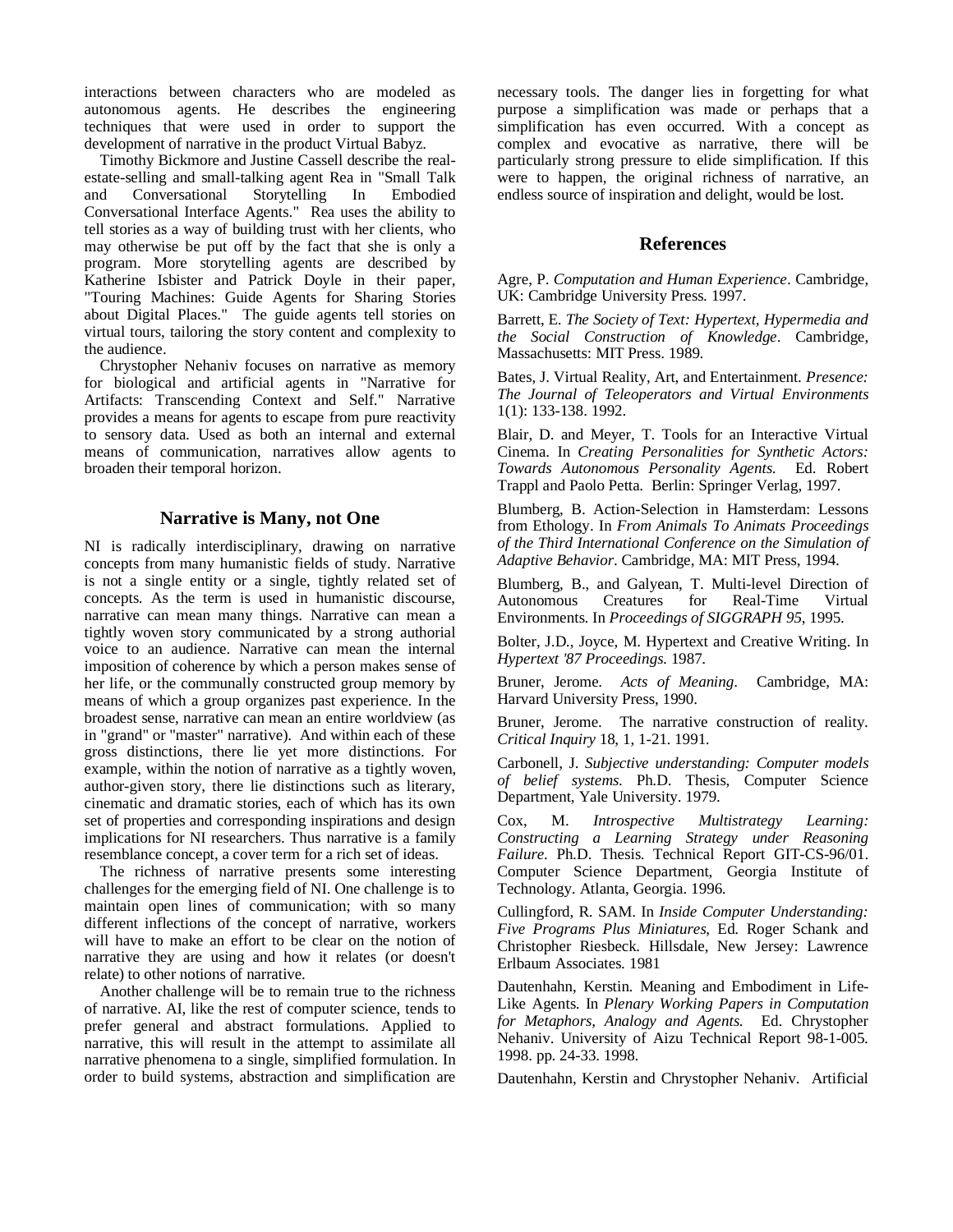Life and Natural Stories. In *International Symposium on Artificial Life and Robotics* (AROB III) (Beppu, Oita, Japan, 1998), vol 2, pp 435-439. 1998.

Domike, S.; Mateas, M.; and Vanouse, P. *The recombinant history apparatus presents: Terminal Time*. Forthcoming. 1999.

Don, Abbe. Narrative and the interface. In *The Art of Human-Computer Interface Design*. Ed. Brenda Laurel. Reading, MA: Addison-Wesley, pp 383-391. 1990.

Doyle, Richard. *On Beyond Living: Rhetorical Transformations of the Life Sciences (Writing Science).* Stanford University Press, 1997.

Dyer, M. *In Depth Understanding: A Computer Model of Integrated Processing for Narrative Comprehension*. Cambridge, MA: MIT Press. 1983.

Elliott, Clark, Jacek Brzezinski, Sanjay Sheth and Robert Salvatoriello. Story-morphing in the Affective Reasoning paradigm: Generating stories semi-automatically for use with emotionally intelligent' multimedia agents. In *Proceedings of the Second International Conference on Autonomous Agents*. Eds. Katia P. Sycara and Michael Wooldridge. New York: ACM Press, 1998.

Galyean, Tinsley. *Narrative Guidance of Interactivity*. MIT Media Lab Ph.D. Thesis. 1995.

Grudin, J. The computer reaches out: the historical continuity of interface design. In *Proceedings of the CHI'89 Conference on Human Factors in Computer Systems*. 1989.

Hayles, N. Katherine. *How We Became Posthuman: Virtual Bodies in Cybernetics, Literature, and Informatics*. Chicago: University of Chicago Press, 1999.

Hayes-Roth, B., van Gent, R., and Huber, D. Acting in character. In R. Trappl and P. Petta (eds.), *Creating Personalities for Synthetic Actors*. Berlin; New York: Springer, 1997.

Helmreich, Stefan. *Silicon Second Nature: Culturing Artificial Life in a Digital World*. University of California Press, 1998.

Kahn, M. *Creation of computer animation from story descriptions*. Ph.D. Thesis, Artificial Intelligence Lab, Massachusetts Institute of Technology. AI technical report 540. Boston, MA: 1979.

Kline, C., and Blumberg, B. The Art and Science of Synthetic Character Design. In *Proceedings of the AISB 1999 Symposium on AI and Creativity in Entertainment and Visual Art*, Edinburgh, Scotland. 1999.

Kolodner, J. *Retrieval and organizational strategies in conceptual memory: a computer model*. Hillsdale, New Jersey: Lawrence Erlbaum Associates. 1984.

Laurel, Brenda. *Computers as Theatre*. Reading, MA: Addison-Wesley, 1991.

Lester, James and Brian Stone. Increasing believability in animated pedagogical agents. In *Proceedings of the First* *International Conference on Autonomous Agents*. Ed. W. Lewis Johnson. ACM Press, February 1997.

Lieberman, Henry. The Visual Language of Experts in *Graphic Design. IEEE Symposium on Visual Languages*, 1995.

Loewgren, J. *Perspectives on Usability*. Technical Report LiTH-IDA-R-95-23. Department of Computer and Information Science, Linkoping University, Linkoping Sweden. 1995.

Loyall, A.B., and Bates, J. *Hap: A Reactive, Adaptive Architecture for Agents*. Technical Report CMU-CS-91- 147, School of Computer Science, Carnegie Mellon University, Pittsburgh, PA. 1991.

Loyall, A.B. *Believable Agents*. Ph.D. Thesis, Department of Computer Science, Carnegie Mellon University. Technical Report CMU-CS-97-123. 1997.

Mateas, M., Domike, S., and Vanouse, P. Terminal Time: An Ideologically-Biased History Machine. In *Proceedings of the 1999 AISB Symposium on Artificial Intelligence and Creative Language: Stories and Humor*. Edinburgh, Scotland. 1999

Meehan, J. *The metanovel: writing stories by computer*. Ann Arbor: University Microfilms International, 1977.

Mueller, E. *Daydreaming in humans and machines: a computer model of the stream of thought*. Norwood, New Jersey: Ablex. 1990.

Murray, Janet. *Hamlet on the Holodeck*. Cambridge, MA: MIT Press, 1998.

Neal Reilly, W. S. *Believable Social and Emotional Agents*. Ph.D. Thesis, Department of Computer Science, Carnegie Mellon University. Technical Report CMU-CS-96-138. 1996.

Nehaniv, Chrystopher and Kerstin Dautenhahn. Embodiment and Memories --- Algebras of Time and History for Autobiographic Agents. In *Cybernetics and Systems '98 (Proceedings of the 14th European Meeting on Cybernetics and Systems Research Symposium on Embodied Cognition and Artificial Intelligence).* Ed. Robert Trappl. Vol. 2, pp 651-656, 1998.

Nelson, Katherine, ed. *Narratives from the crib*. Cambridge, Mass. : Harvard University Press, 1989.

Pinhanez, C. Interval Scripts: a Design Paradigm for Story-Based Interactive Systems. In *Proceedings of CHI 97*, pp. 287-294, 1997.

Propp, Vladimir. *Morphology of the Folktale*. Trans. Laurence Scott. Ed. Louis A. Wagner. 2nd edition. Univ. of Texas Press: 1969.

Reilly, W.S., and Bates, J. *Building Emotional Agents*. Technical Report CMU-CS-92-143, School of Computer Science, Carnegie Mellon University, Pittsburgh, PA. 1992.

Rizzo, P., Veloso M.V., Miceli M., Cesta A. Goal-Based Personalities and Social Behaviors in Believable Agents.